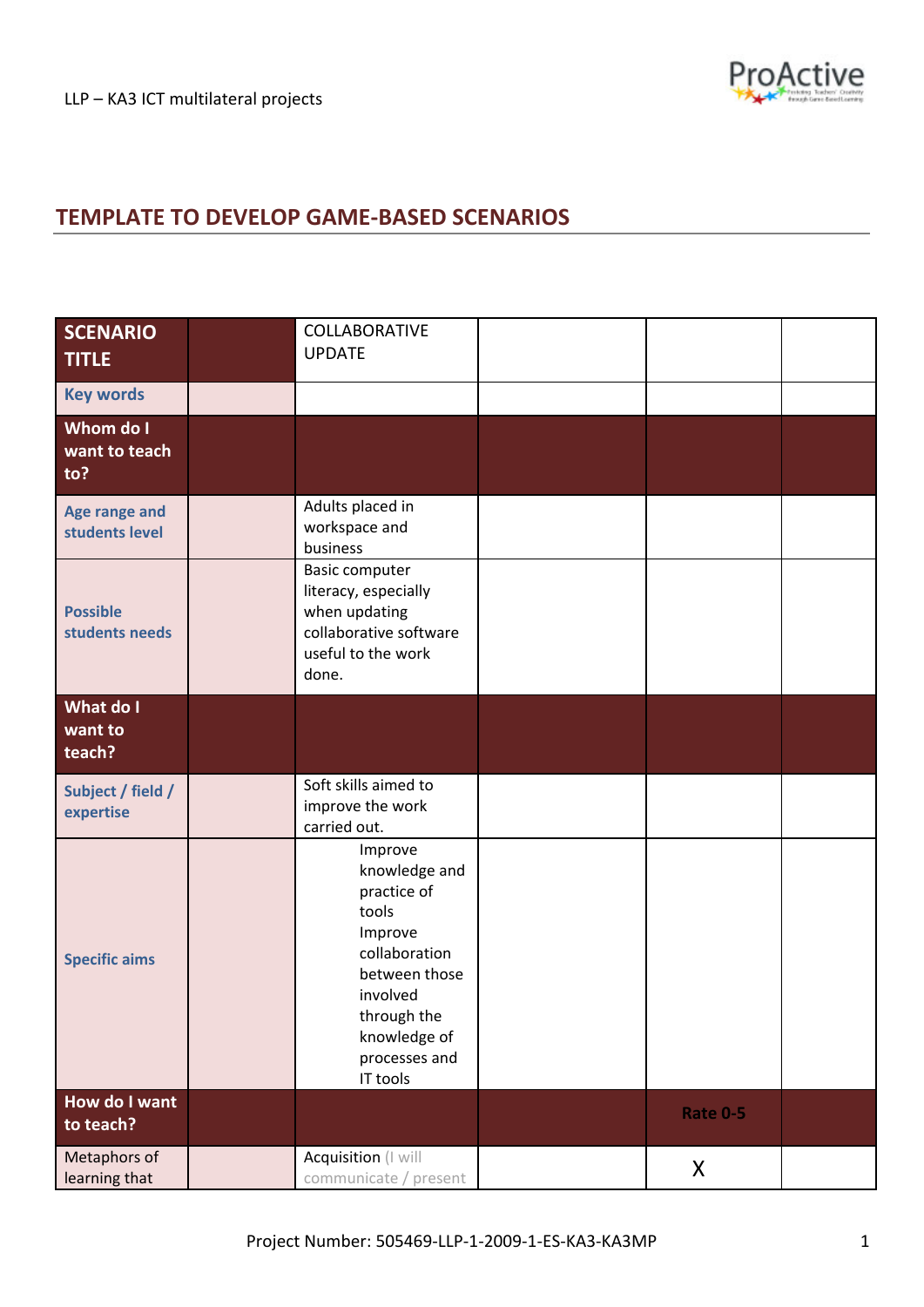## LLP – KA3 ICT multilateral projects



| can facilitate the    | / explain contents to        |                       |   |  |
|-----------------------|------------------------------|-----------------------|---|--|
| educational           |                              |                       |   |  |
|                       | students)                    |                       |   |  |
| goals                 |                              |                       |   |  |
|                       | Imitation (I will show       |                       |   |  |
|                       | students how to do           |                       |   |  |
|                       | things related to this       |                       | X |  |
|                       |                              |                       |   |  |
|                       | topic / content, e.g. I      |                       |   |  |
|                       | will be a model for          |                       |   |  |
|                       | them)                        |                       |   |  |
|                       | Discovery (I will provide    |                       |   |  |
|                       | students with the tools      |                       |   |  |
|                       | to discover a specific       |                       |   |  |
|                       | concept with their own       |                       |   |  |
|                       | strength. I will arrange     |                       |   |  |
|                       | tours and provide            |                       | X |  |
|                       |                              |                       |   |  |
|                       | adequate                     |                       |   |  |
|                       | reinforcement)               |                       |   |  |
|                       | Participation (I will        |                       |   |  |
|                       | organize training            |                       |   |  |
|                       | sessions for students to     |                       |   |  |
|                       | discuss, share and           |                       |   |  |
|                       | collaborate in order to      |                       | X |  |
|                       | learn specific subjects      |                       |   |  |
|                       | and I will facilitate their  |                       |   |  |
|                       | interaction)                 |                       |   |  |
|                       | Experimentation (I will      |                       |   |  |
|                       | organize activities          |                       |   |  |
|                       | where the students can       |                       |   |  |
|                       |                              |                       |   |  |
|                       | understand, practice         |                       | X |  |
|                       | and exercise through         |                       |   |  |
|                       | the - Learning by            |                       |   |  |
|                       | doing)                       |                       |   |  |
|                       |                              | The narrative         |   |  |
|                       |                              | description of the    |   |  |
|                       |                              | game will be short    |   |  |
|                       |                              | and directed to       |   |  |
|                       |                              | convey the essential  |   |  |
| <b>Description of</b> | <b>Narrative description</b> | concepts and data so  |   |  |
| the game              |                              | that those involved   |   |  |
|                       |                              |                       |   |  |
|                       |                              | can immediately start |   |  |
|                       |                              | with the interaction  |   |  |
|                       |                              | of role-playing       |   |  |
|                       |                              | games.                |   |  |
|                       |                              | Achieve one or more   |   |  |
|                       | <b>Objectives</b>            | common goals and      |   |  |
|                       |                              | then implement        |   |  |
|                       |                              | collaborative         |   |  |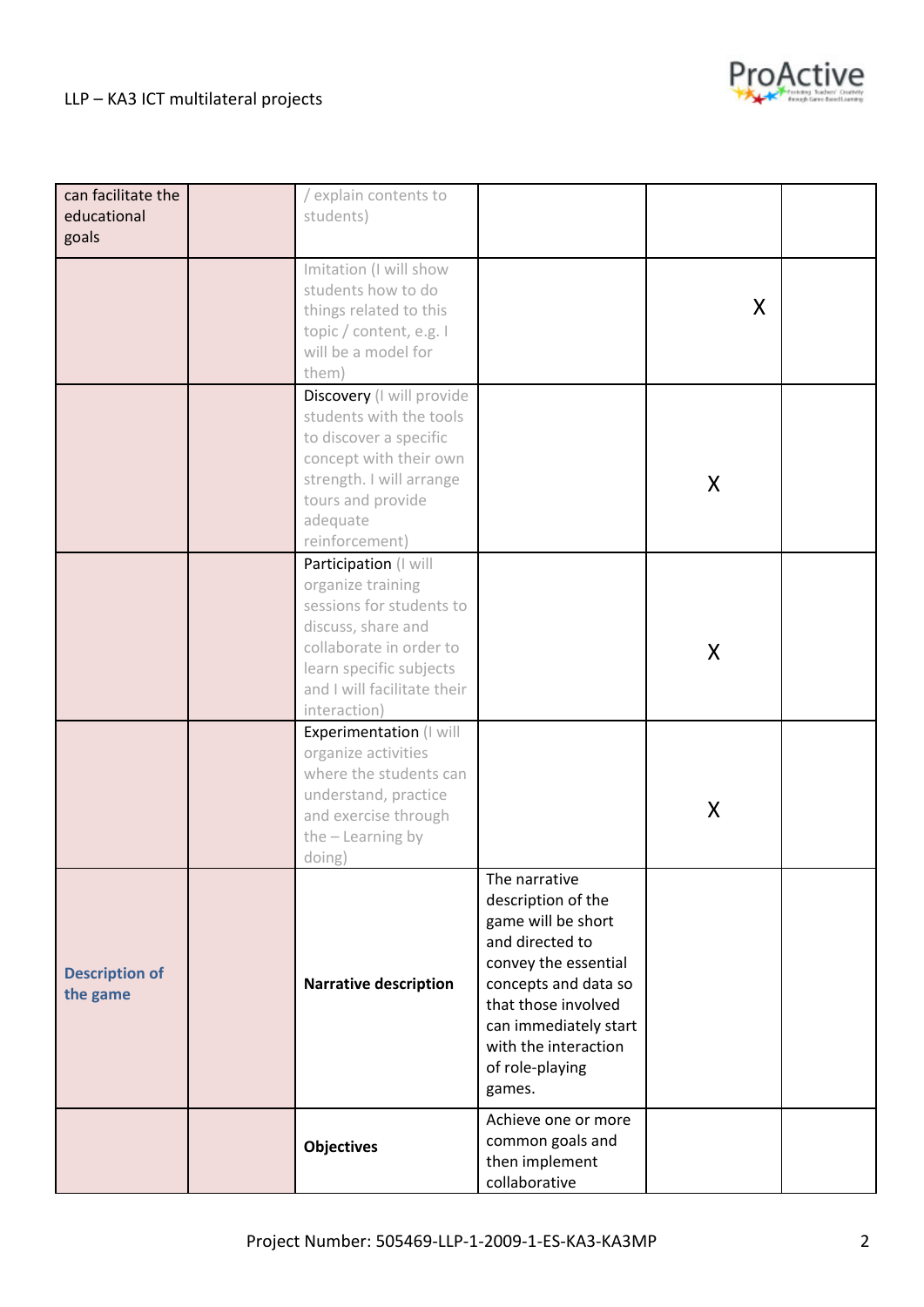



|                                                                                         |                                                                                                                                             | strategies through<br>the knowledge of all<br>those elements not<br>only positive but also<br>negative arising in<br>these collaborative<br>practices.                    |                             |                          |
|-----------------------------------------------------------------------------------------|---------------------------------------------------------------------------------------------------------------------------------------------|---------------------------------------------------------------------------------------------------------------------------------------------------------------------------|-----------------------------|--------------------------|
|                                                                                         | <b>Rules</b>                                                                                                                                | Few and essential,<br>which do not make<br>the stage of the game<br>cumbersome.                                                                                           |                             |                          |
|                                                                                         |                                                                                                                                             | Obtain the expertise<br>of problem solving in<br>situations where the<br>group may have<br>difficulty assuming<br>the use of adequate<br>collaborative tools.             |                             |                          |
|                                                                                         |                                                                                                                                             | In particular there<br>will be users who are<br>likely to fill roles as:                                                                                                  |                             |                          |
|                                                                                         | <b>Challenges</b>                                                                                                                           | Group leader<br>Team<br>members<br>responsible<br>for particular<br>activities<br>Anti-<br>collaborative<br>person<br>Person who<br>will benefit<br>from the<br>work done |                             |                          |
|                                                                                         | Reward<br>system/feedback cycle                                                                                                             |                                                                                                                                                                           |                             |                          |
|                                                                                         |                                                                                                                                             |                                                                                                                                                                           | Learning<br><b>Contexts</b> | <b>Estimated</b><br>time |
| Narrative<br>description of<br>learning<br>activities - step<br>by step<br>organization | Before the game: The<br>game experience takes<br>place in a training<br>course about the<br>improvement of soft<br>skills. Before the game, |                                                                                                                                                                           | In class                    | 30 minutes               |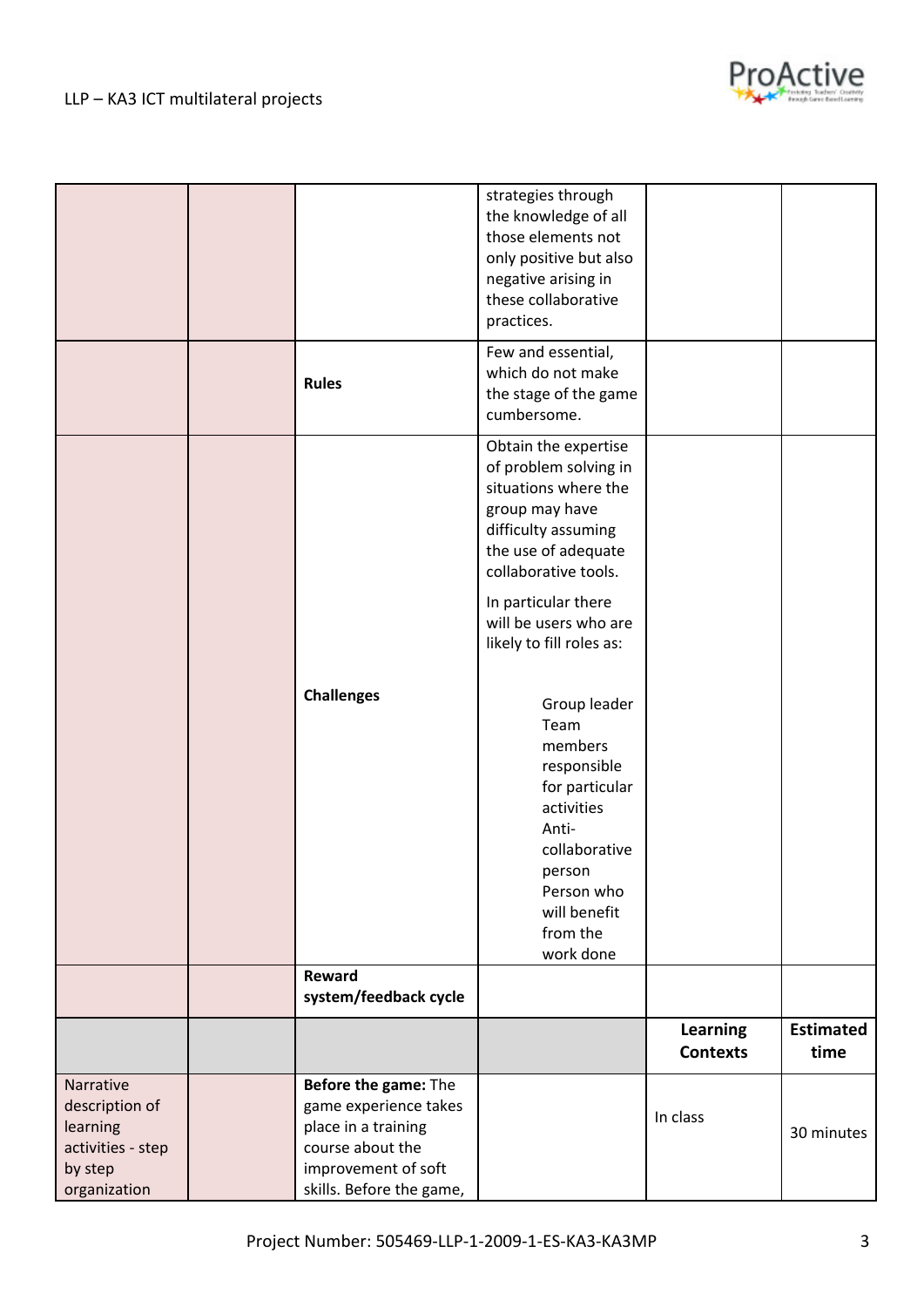

| and structure                                                           | it will be necessary to<br>illustrate the platform<br>operation.                                                                                                                                                                                                                    |                   |                                     |
|-------------------------------------------------------------------------|-------------------------------------------------------------------------------------------------------------------------------------------------------------------------------------------------------------------------------------------------------------------------------------|-------------------|-------------------------------------|
|                                                                         | During the game:<br>Game scenario.                                                                                                                                                                                                                                                  | In class / online | 30 minutes                          |
|                                                                         | After the game: Review<br>of the game phases and<br>analysis of the<br>interactive process (all<br>group)                                                                                                                                                                           | In class          | 45 minutes                          |
|                                                                         |                                                                                                                                                                                                                                                                                     |                   | Total: 2<br>hours and<br>45 minutes |
| <b>How will I</b><br>assess the<br>students?                            |                                                                                                                                                                                                                                                                                     |                   |                                     |
| <b>Value approach</b>                                                   | The recorded game will<br>be observed and<br>individual features will<br>be mastered through<br>group discussions                                                                                                                                                                   |                   |                                     |
| What do the<br>students need<br>to achieve the<br>educational<br>goals? |                                                                                                                                                                                                                                                                                     |                   |                                     |
| <b>Prerequisites</b>                                                    | Knowledge and<br>previous skills from<br>certain kind of jobs and<br>specific tasks covered.<br>The aim of the game is<br>to mix different skills in<br>order to promote the<br>understanding of<br>different roles<br>especially in business<br>circles, strongly<br>hierarchized. |                   |                                     |
| <b>Setting and</b><br>materials                                         | A collaborative<br>environment that<br>optimizes the<br>knowledge and the<br>practice of<br>collaborative activities;                                                                                                                                                               |                   |                                     |